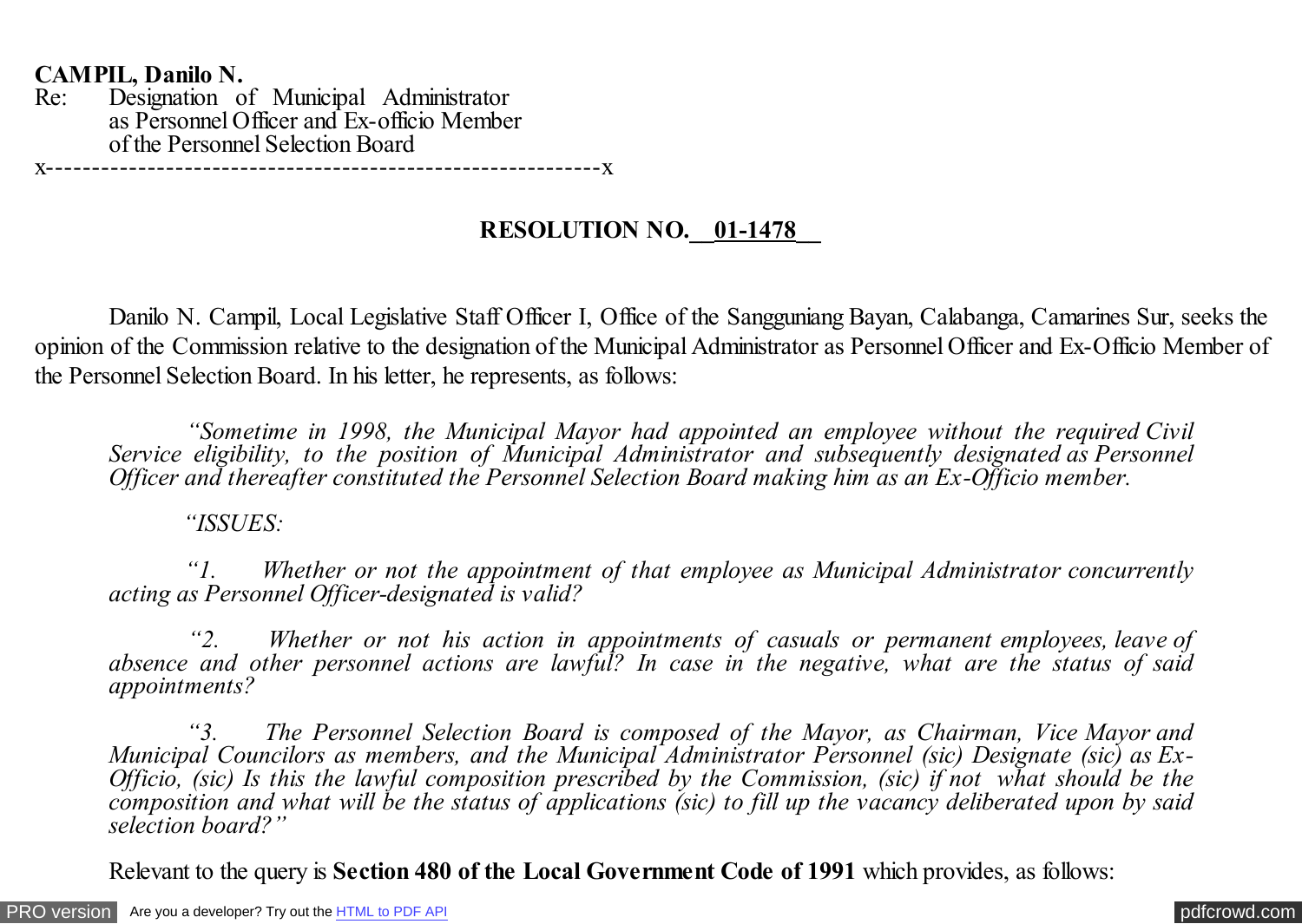*"Section 480. Qualification, Terms, Powers and Duties. – (a) No person shall be appointed administrator unless he is a citizen of the Philippines, a resident of the local government unit concerned, of good moral character, a holder of a college degree preferably in public administration, law, or any other related course from a recognized college or university, and a first grade civil service eligible or its equivalent. He must have acquired experience in management and administration work for at least five (5) years in the case of the provincial or city administrator, and three (3) years in the case of municipal administrator.*

 *"The term of administrator is coterminous with that of his appointing authority.*

 *"The appointment of an administrator shall be mandatory for the provincial and city governments, and optional for the municipal government.*

 *"(b) The administrator shall take charge of the office of the administrator and shall:*

 *`(1) Develop plans and strategies and upon approval thereof by the governor or mayor, as the case may be, implement the same particularly those which have to do with the management and administration-related programs and projects which the governor or mayor is empowered to implement and which the sanggunian is empowered to provide for under this Code;*

 *`(2) In addition to the foregoing duties and functions, the administration shall:*

 *`(i) Assist in the coordination of the work of all the officials of the local* government unit, under the supervision, direction, and control of the governor or *mayor, and for this purpose, he may convene the chiefs of offices and other officials of the local government unit;*

 *`(ii) Establish and maintain a sound personnel program for the local government unit designed to promote career development and uphold the merit principle in the local government service;*

 *`(iii) Conduct a continuing organizational development of the local government unit with the end in view of instituting effective administrative reforms.'*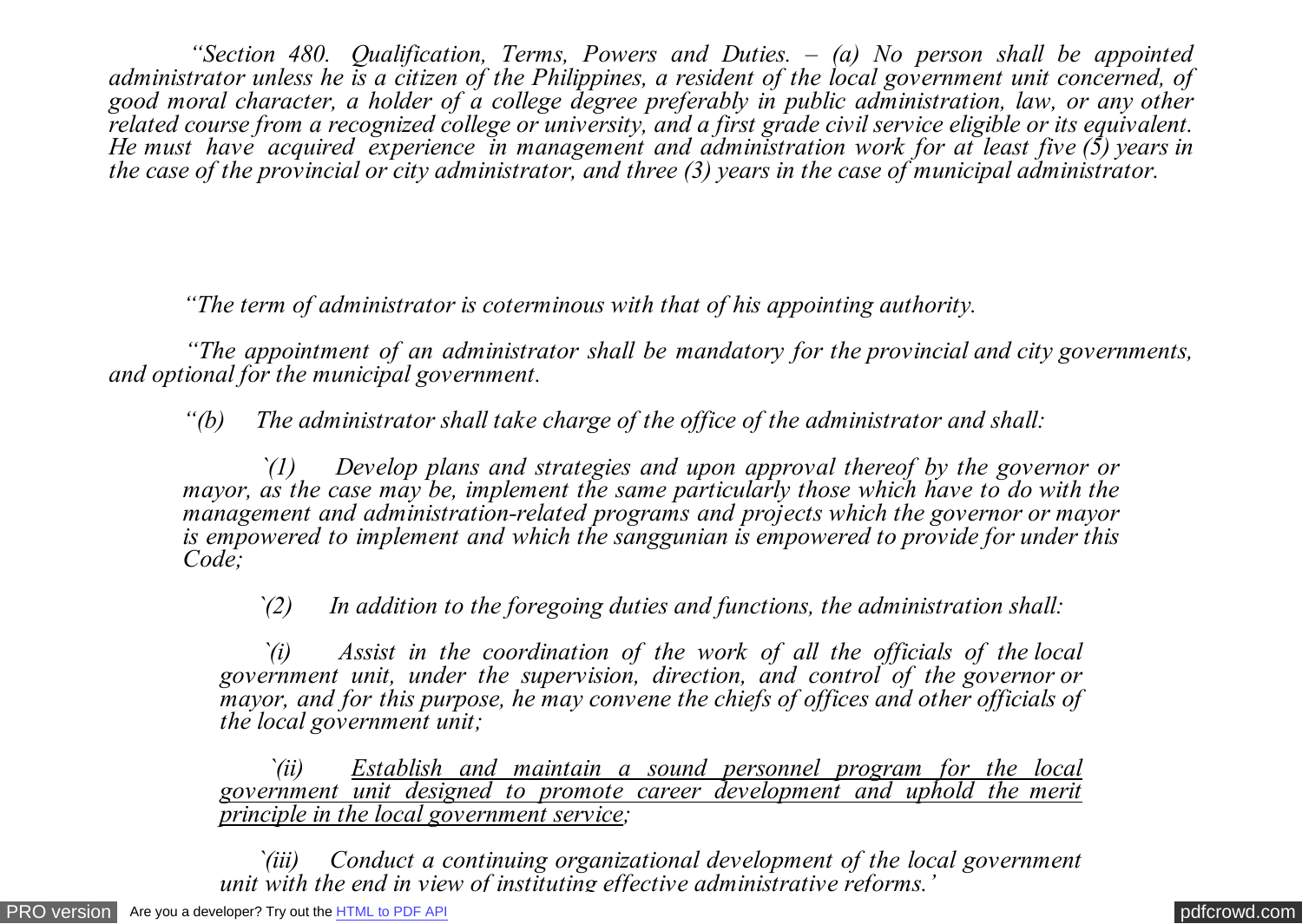*`(3) Be in the frontline of the delivery of administrative support services, particularly those related to the situations during and in the aftermath of man-made and natural disasters and calamities;*

*unit with the end in view of instituting effective administrative reforms.'*

 *`(4) Recommend to the sanggunian and advise the governor and mayor, as the case may be, on all matters relative to the management and administration of the local government unit; and*

 *`(5) Exercise such other powers and perform such other duties and functions as may be prescribed by law or ordinance.*" (Underscoring supplied)

 The powers of the Municipal Administrator are so broad in scope as they encompass anything which has to do with the management and administration of local affairs. He is tasked to establish and maintain a sound personnel program for the local government unit. To be able to do this, he may need to exercise supervision and authority over the Local Government Personnel Officer and other members of the Local Personnel Selection Board. Hence, the designation of the Municipal Administrator as Personnel Officer and member of the Local Personnel Selection Board by the appointing authority who is the Municipal Mayor, is not violative of any civil service law, rules and regulations.

 Furthermore, the **Revised Policies on Merit Promotion Plan, CSC Memorandum Circular No. 3, s. 2001**, particularly **Item 6** thereof, provides, as follows:

 *"Item 6. A Personnel Selection Board (PSB) for first and second level positions shall be established in every agency, preferably with the following composition:*

*`a. As Chairperson*

*x x x*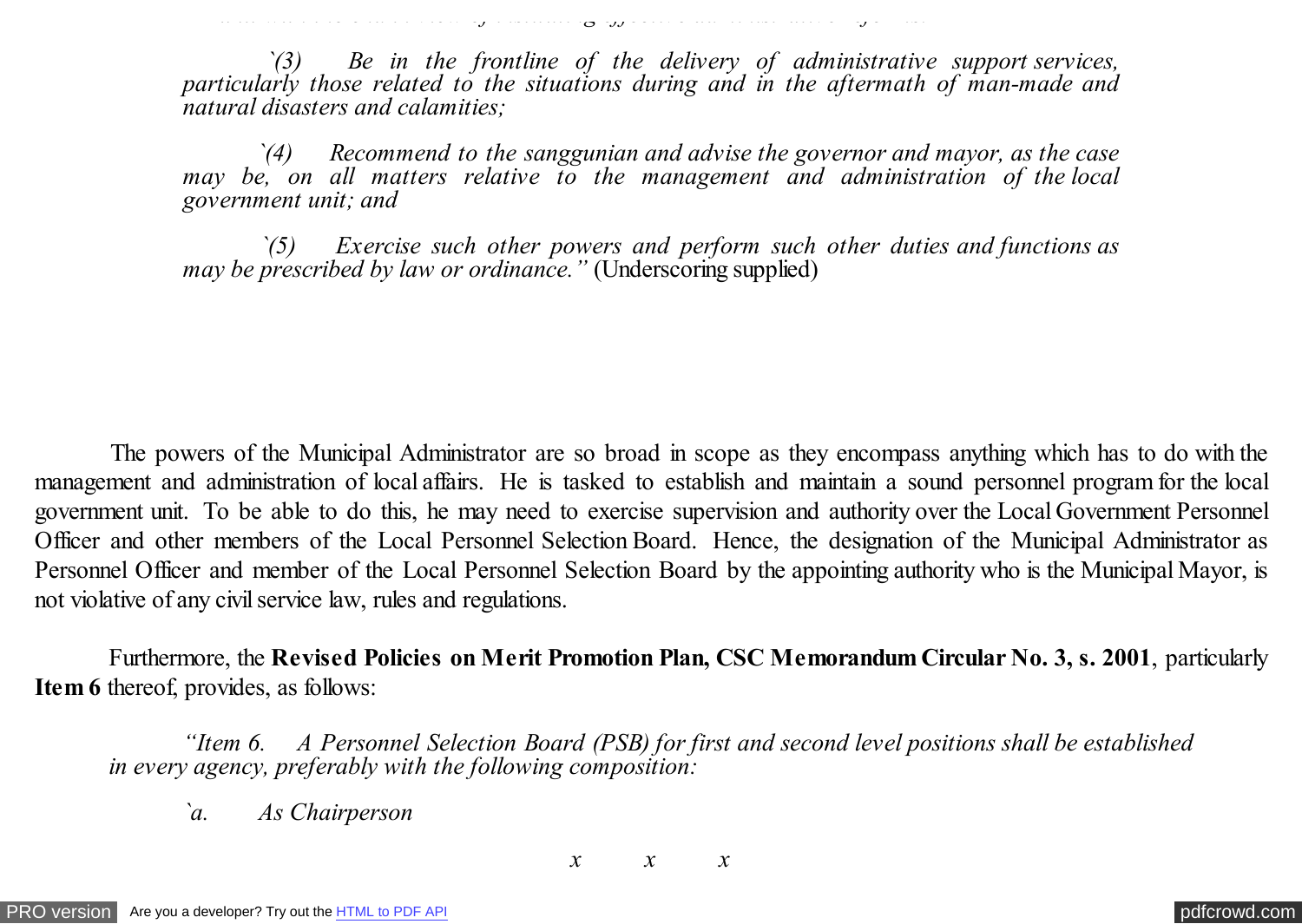## *`a.2 Local Chief Executive for LGUs or the authorized representative;*

*x x x"*

 Based on the aforequoted guidelines, a Municipal Administrator or any person authorized by the local chief executive may be designated by the Mayor as Chairman of the Local Personnel Selection Board. The guidelines do not distinguish who should be designated to act in behalf of the Mayor as Chairman of the Personnel Selection Board, much less a member thereof. *Ubi lex non distinguit nec nos distinguere debemos* (Where the law does not distinguish, we should not distinguish).

While it is true that Section 15, Rule XIII of CSC Memorandum Circular No. 40, s. 1998 prohibits a non-career employee to be designated to a position exercising control or supervision over regular or career personnel, the same does not extend to an authorized representative such as the Municipal Administrator designated as ex-officio member of the Local Personnel Selection Board by the Mayor to act in his behalf. The prohibition addressed to non-career employees as contemplated under the abovestated rule should not be construed to include all kinds of non-career employees in the service of the government. In the case of **Paula G. Mejia,** *et al.***, CSC Resolution No. 01-1305** dated **August 2, 2001**, the Commission ruled, as follows:

 *"The better interpretation therefore, is to limit the meaning of 'non-career employee' to the class or category of employees on the same level or status with that of contractual personnel and consultants. On this score, the Commission sees no plausible reason to depart or deviate from the questioned opinion, and therefore quotes its ratio with approval:*

 *`As will be noted from the abovequoted provision, what is prohibited is the designation of consultants, contractuals and non-career employees to positions exercising control or supervision over regular or career employees. However, in interpreting said provision, rules on statutory construction must be taken into consideration, particularly, the principle of ejusdem generis. Under this principle, when a general word follows an enumeration of particular words of the same class, the general word is to be construed to be restricted to persons or things resembling or of the same kind or class as those specially mentioned.*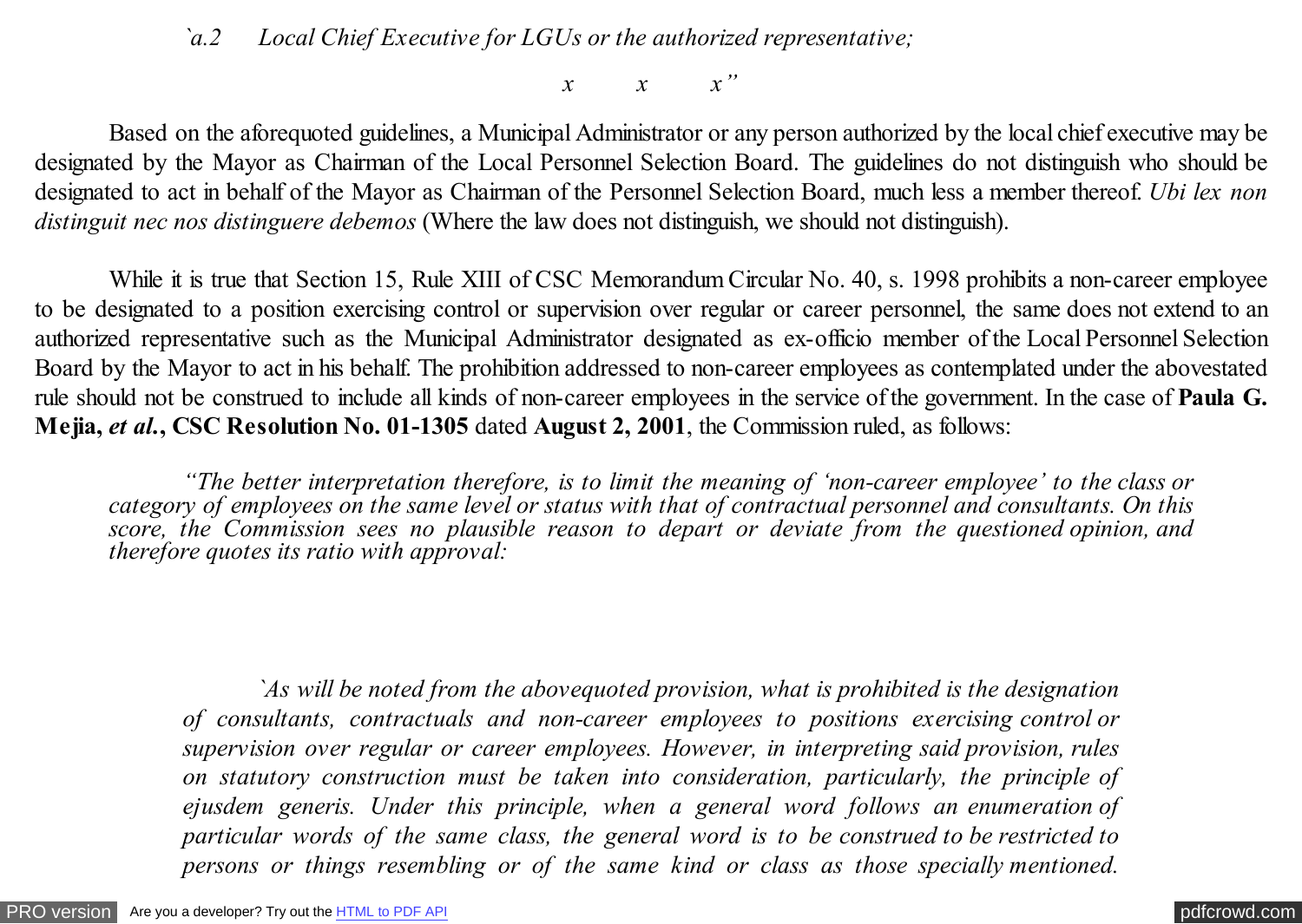*(Agpalo; Statutory Construction, Third Edition, 1995). Hence, the general term 'non-career' in the quoted provision must be read together with the enumeration preceding the same. The term 'non-career' therein must be construed to mean other non-career employees within the same level of contractuals or consultants.'*

 *"The foregoing disquisition already renders it unnecessary to pass upon the validity of CHED Commissioner Punzal's designation as OIC of the CHED-HEDFS. Ultimately, designation is a managerial prerogative addressed to the sound discretion of the head of an agency. Barring any showing of grave abuse of discretion in the exercise thereof, and having complied with the controlling civil service law and rules, the Commission refrains from interfering therewith."*

 It is to be made clear in the aforequoted ruling that what is prohibited is the designation of consultants, contractuals and noncareer employees to positions exercising control or supervision over regular or career employees. The term 'non-career employees' in Section 15, Rule XIII of CSC Memorandum Circular No. 40, s. 1998 refers to non-career employees within the same category as contractuals or consultants. Since the position of Administrator is not within the same level and/or category as contractuals or consultants, the said prohibition is not applicable.

 Thus, the designation by the Mayor of his Municipal Administrator as Personnel Officer is not only sanctioned by the Local Government Code of 1991 but is also in accord with the laws, rules and regulations and rulings of the Commission. It follows that all actions of the Municipal Administrator designated as such including the power to recommend persons to be appointed by the appointing authority are sanctioned by civil service laws, rules and regulations. Hence, his duty to sit as ex-officio member of the personnel selection board and concurrently O-I-C Personnel Officer is in order.

 **WHEREFORE**, the Commission hereby rules, as follows:

 1. The designation of Municipal Administrator as concurrent Personnel Officer and member of the Personnel Selection Board is valid; and,

[PRO version](http://pdfcrowd.com/customize/) Are you a developer? Try out th[e HTML to PDF API](http://pdfcrowd.com/html-to-pdf-api/?ref=pdf) compared to the CHTML of PDF API [pdfcrowd.com](http://pdfcrowd.com) 2. The constitution of the Personnel Selection Board with the Municipal Administrator designated as a member